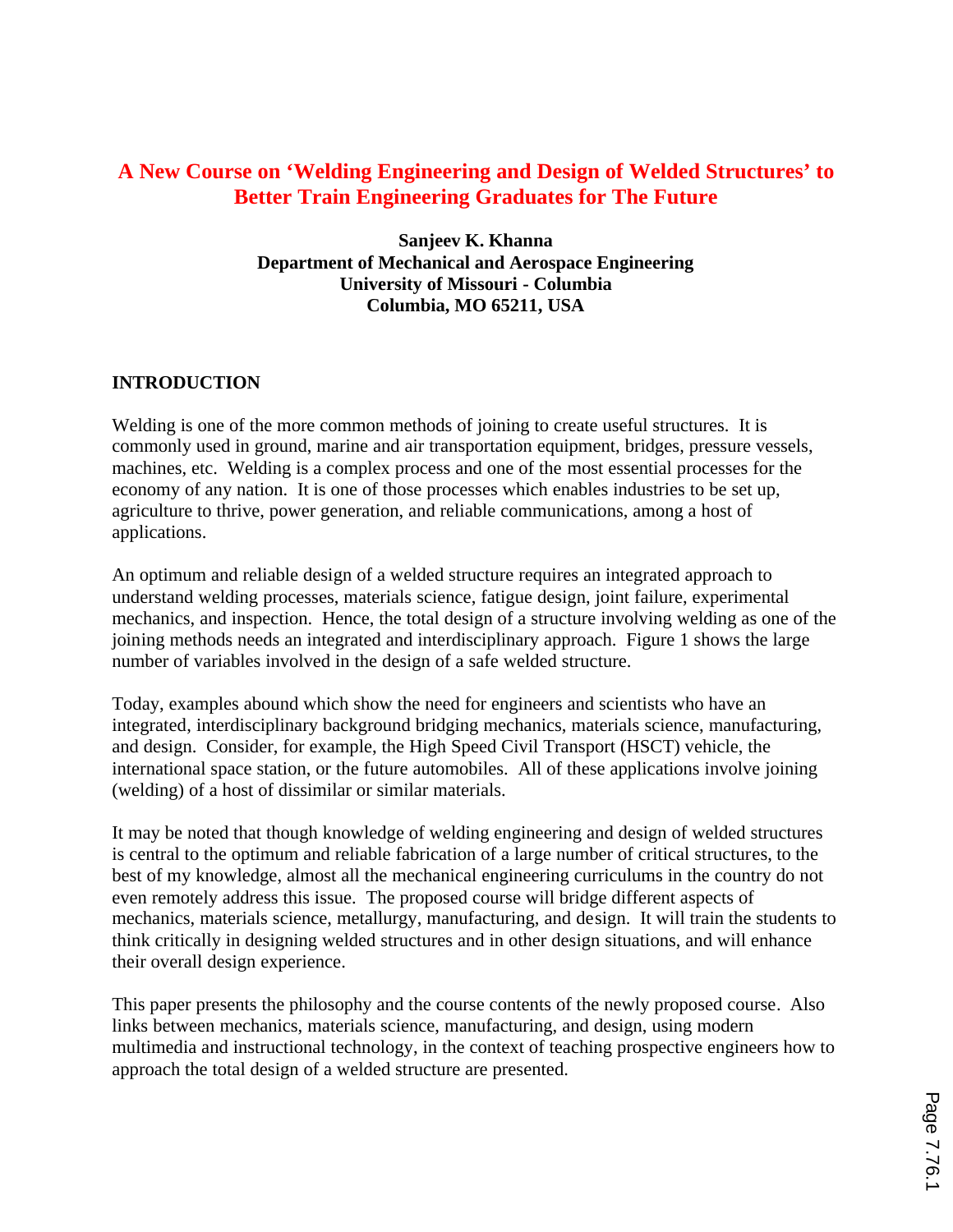# **OBJECTIVES**

Advancements in certain critical technology areas will require engineers who have an integrated knowledge of applied mechanics, materials science, manufacturing, design, and computer technology. This paper seeks to build upon the linkage between the above-mentioned disciplines in a course on Welding Engineering and Design of Welded Structures by:

- 1. Creating courseware for use at the upper senior level and developing it further by taking advantage of recent innovations in scientific research and instructional technology;
- 2. Laying the foundation for developing a new graduate course that provides for an integration and synthesis of mechanics, materials technology, manufacturing and design;

### **CURRICULUM DEVELOPMENT**

The new course seeks to emphasize on the relationship between applied mechanics and materials science while teaching the science of welding and the total design of welded structures. As will be evident from the course content, it is an interdisciplinary course covering areas of mechanics, materials science, metallurgy, manufacturing, and design.

#### *Course Development*:

The selected contents of the new course are given below:

#### **Welding Engineering and Design of Welded Structures** (Senior Level, 3 credit

hours)

#### *Theory*:

- Intro. to Joining Techniques: Welding, Fasteners, Adhesives
- · Welding Processes
- Solidification in Welds
- Metallurgy of Welding
- · Design Considerations for Welded Structures
	- types of welds
	- joint design
	- stresses in welds
- · Intro. to Linkage Between Atomic Structure & Mechanical Response of **Materials**
- · Theories of Fatigue: stress and strain based
- · Fatigue of Welded Structures
- Fracture of Welds
- · Control of Shrinkage and Distortion in Welds
- · Corrosion in Welds
- · Weld Defects and Inspection of Welds
- Case Studies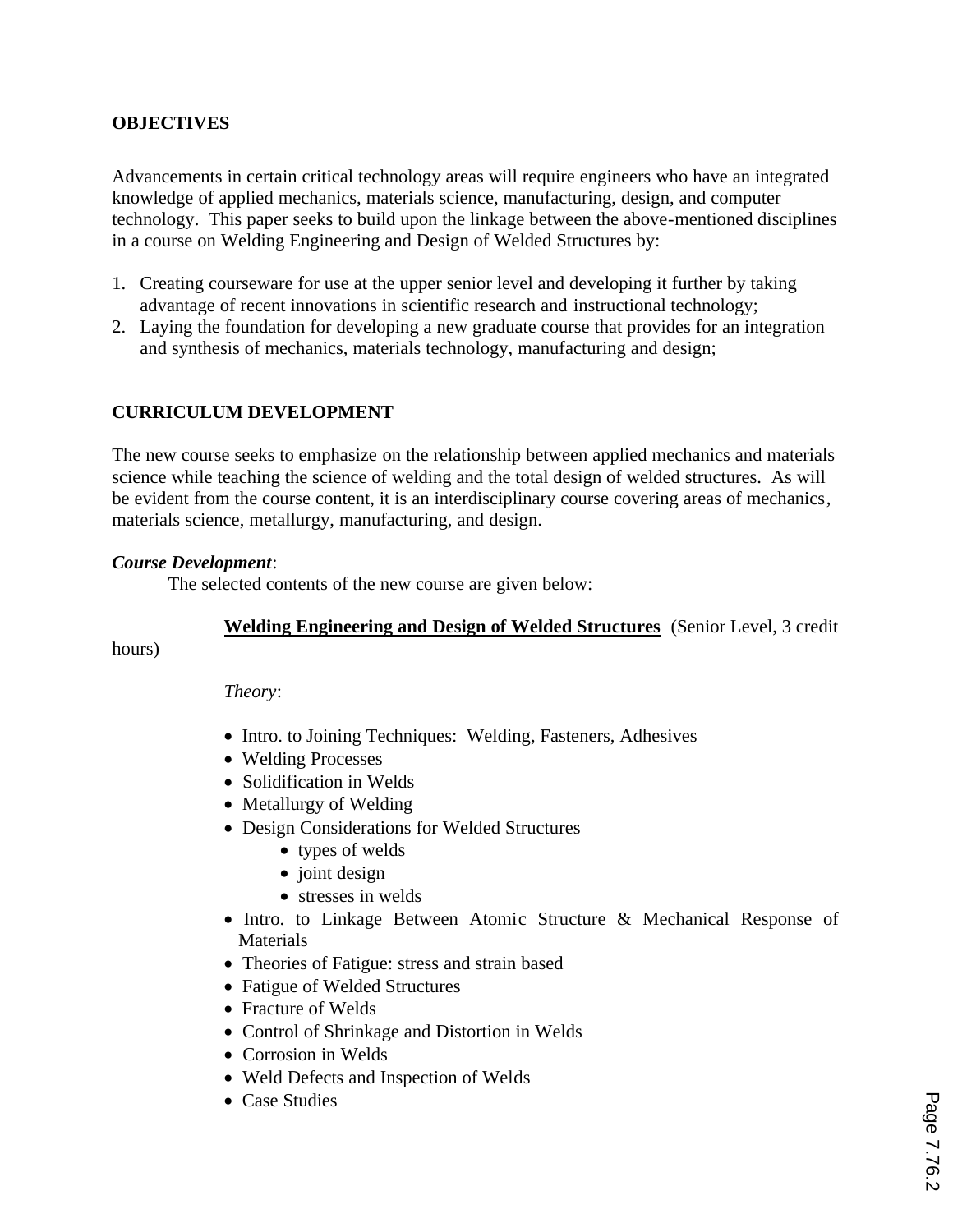- · Intro. to optical experimental methods of materials characterization (e.g., moire interferometry and photelasticity)
- Mechanical testing of welded specimens tension, bending, torsion
- · Quasi-static and dynamic testing of spot welds
- Effect of corrosion on tensile, bending, and torsion strength of weld

The course starts of with an introduction to the atomistic view and physics of welding. Then an overview of the various welding processes is provided. The student is then introduced to solidification theory of metals and the metallurgical aspects of welding are presented using the Jominy bar end-quench test (ASTM A255 and A304). A one-dimensional heat transfer model is used to simulate the heat flow in a Jominy bar and the temperature profile is developed and related to the phase diagrams. Then a two-dimensional heat transfer model in a plate with a heat source is developed. This problem models fusion welding of a plate. Solidification and phase changes are followed in the fusion zone, partially melted zone, and the heat affected zone. The effect of microstructure of phases on the mechanical properties in various zones is introduced. The effect of the microstructure on the fracture and fatigue behavior is also introduced. Then the students are introduced to the design of welded joints such as fillet welds, butt welds, and circumferential welds, in a variety of structures. At this stage they determine the stresses in the welded joints, design the joints keeping in view the strength, fatigue, and fracture requirements, and also specify the most optimum welding process. The course ends with an introduction to residual stresses and weld distortion, corrosion in welds, and weld inspection.

# *Multimedia Courseware:*

It is envisaged to use enhanced computer imagery or a multimedia approach to visually demonstrate the intimate relationships between macroscopic mechanical phenomena and the associated micro-mechanisms during deformation and failure in welded joints in structures, and the metallurgical transformations during welding and post treatment, such as crystallization and grain growth during solidification and heat treatment. Eventually the information will be disseminated to the students and a selected professional community through text, CD-ROM, and the Internet. In addition, this courseware will facilitate active student learning, and reduce reliance on traditional lecture methods of knowledge delivery.

More specifically we will investigate establishing the above mentioned relationships for mechanical behaviors of welded joints such as elastic deformation, plastic deformation, fatigue, and fracture etc. in ferrous and non-ferrous materials used in structures.

As an example, consider a welded joint in a ductile metal (say, low carbon steel) as it is loaded through the elastic and plastic region all the way to fracture. Typically students with a mechanics of materials background will analyze the problem by determining the stress level at yielding and fracture and determine the appropriate factors of safety needed in the use of the joint. They will seldom look for a correlation between the parameters of yield, fracture, toughness, and ductility, and the atomic structure of the material, dislocation movements, slip planes, grain structure, fracture mechanisms, etc. Through an interactive multi-media course,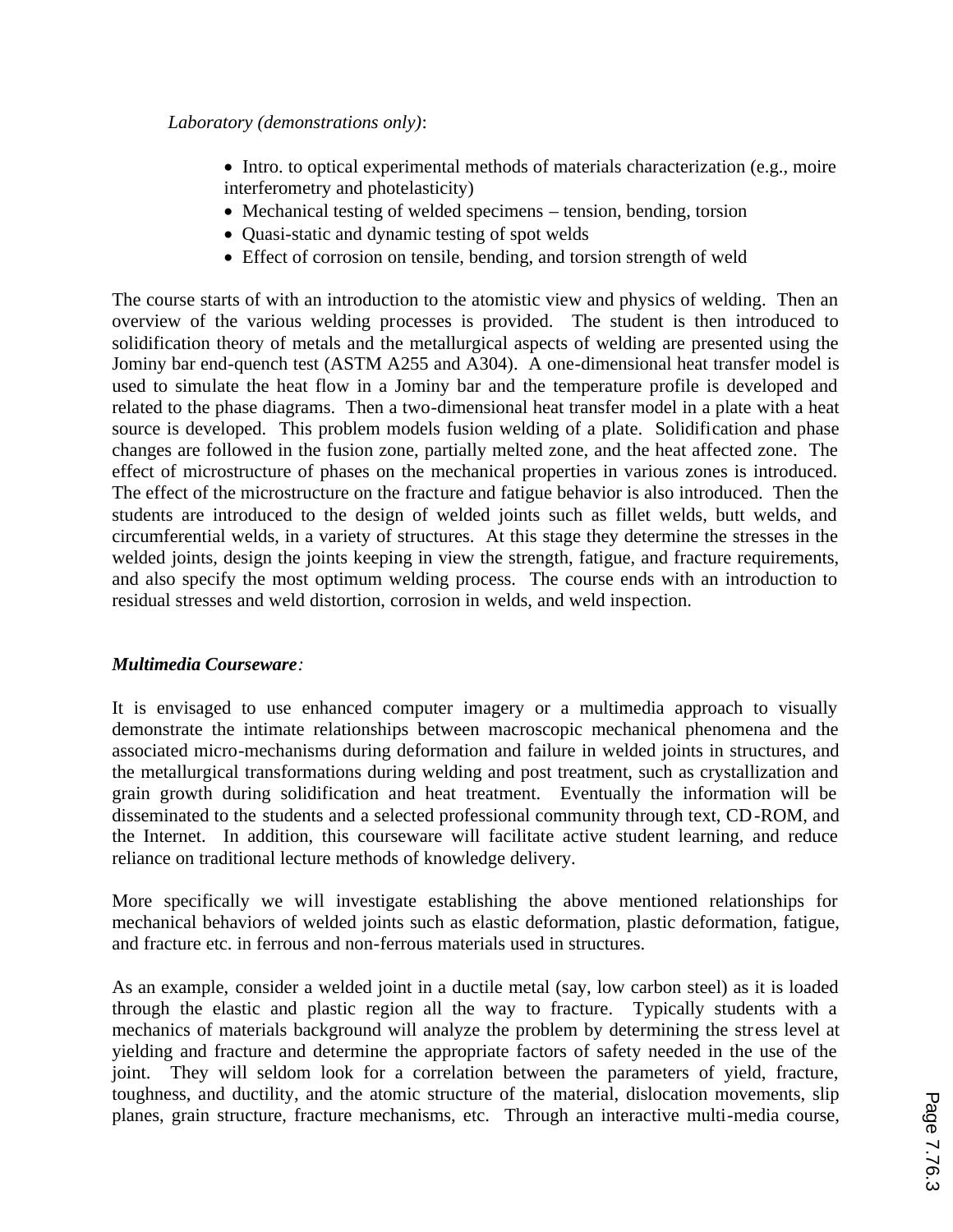with detailed diagrams, pictures, and explanations, it is intended to bridge this gap, and provide a medium to enhance their grasp on the subject.

This paper presents only one module, namely 'mechanical behavior of a welded joint under tensile loading'. This module will describe the deformation response on the basis of atomicand macro-level mechanisms, the stresses generated, and the failure mechanics of the welded joint.

The tensile test of a joint is one the most important and fundamental tests for determining material properties. Thus a multi-media based module will be developed in the Authorware software environment (Macromedia Inc.). This course module will highlight the links between the fundamentals of materials science, mechanical engineering, and its usefulness in generating design information.

The 'tensile response of a welded joint' module will include:

- a multimedia presentation of a tensile testing machine
- a multimedia presentation of the different types of welded tensile test specimens
- the stress-strain diagram for a welded joint under tensile loading
- a discussion of the data that can be acquired from the test
- discussion on the evaluation of material properties from the tensile test data
- detailed reviews of the link between atomic structure and materials deformation in the welded region under the action of external loading. The reviews may include topics such as introduction to link between atomic structure and materials behavior, atomic bonding, crystal structure, atomic basis for elastic and plastic deformation, metallurgical aspects of solidification and resulting microstructure in the welded regions, defects due to the welding process, and fracture in the heat affected zone of the weld joint
- drill questions and exercises

It is believed that this approach will considerably enhance the understanding of constitution of the weld and its mechanical behavior under different loading conditions, and pave the way for advances in safer and optimum design of machines and structures.

The above-mentioned example module will be generated using a multimedia-based combination of hierarchical and linear structure to lead the student through the links between the mechanics and materials science, and automatically prompt the user to look at different aspects of the relationship. A hierarchical and linear structure is used when very structured but linear documents are put on-line. It may also be noted that images will consist of both inline and external images. Inline images are images that appear directly on the web page and are loaded when one loads the page. These images should preferably be in GIF format All Web browsers display GIF files, though some newer browsers also display JPEG files. External images are those that are not directly displayed when the page is loaded. They are only downloaded at the request of the user. Because browsers can be configured to handle different file types, and helper applications can be used to display many different image formats, we will have more flexibility in the kind of image formats we can use for external display, for example JPEG, PCX, PICT, and MPEG Video.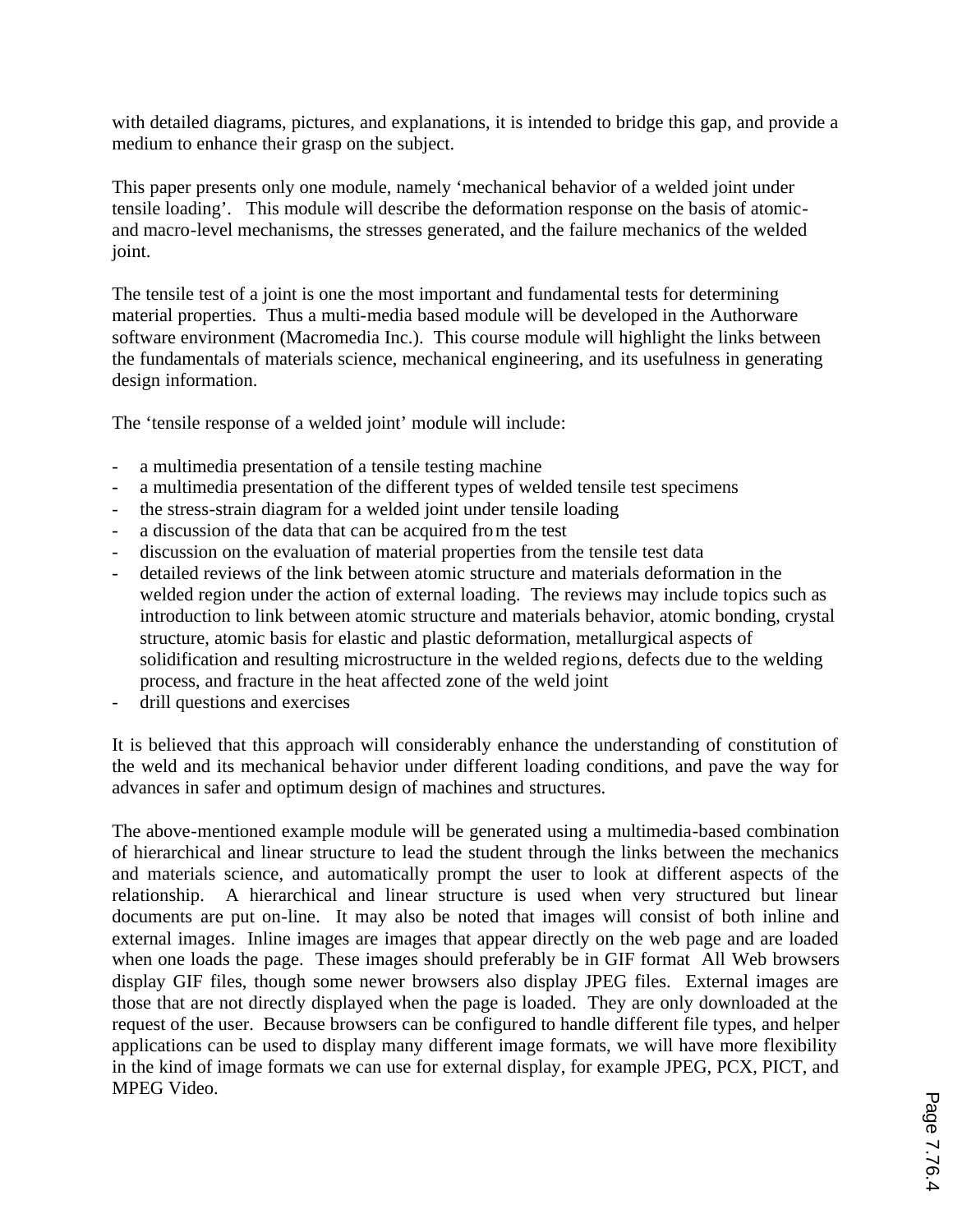*Pros and Cons of Multimedia Based Instruction*: Multimedia courseware described above is intended to increase student learning and teaching efficiency. The courseware will be designed so that the students are motivated to learn and use the software with a resulting increase in performance. Many different and complex considerations go into a useful design of multimedia teaching tools (Davies and Crowther, 1995). Careful consideration will be given to the quality of the material in the multimedia courseware so that it is intellectually stimulating and provide positive motivation to learn. According to Russ (1994) the students' motivation will be related to their expectation of being able to successfully work through the multimedia package and how they expect to benefit from the process. Hence the instructor will duly inform the students about the relevance of the courseware and the exercises.

The multimedia courseware will promote active learning by actively engaging the student in the subject matter. This will be achieved by using a variety of questions, exercises, and discussions. The courseware will have built in questions, problems, and tests, which encourage thinking and action on the part of the student. The interactive capabilities of the multimedia will be used to ensure that the student performs the desired learning activity. This will be achieved by allowing progress through the package only if the student completes a set of required tasks. Also the possibility of posing different problems to different students exists. This interactive capability of multimedia sets it apart from conventional lectures where it becomes very difficult for the instructor (except in very small groups) to check each student's engagement in the desired activity in a desired manner.

The courseware will be designed so that it provides feedback to the student, so that they can assess their own progress and understanding. The courseware can be made to adapt to the student's responses, so that the activities can be geared to the particular interests and abilities of the individual. Such one to one interaction (or tuition) is very difficult in a traditional lecture. However, care will be taken that we do not include too many problems to make it tedious to work through the package.

Multimedia courses promote experiential learning, by enabling the students to do for themselves. According to Klob (1984), experiential learning is one of the four key elements of learning: planning, experiencing, reflecting, and theorizing. Multimedia through the use of sound and video can simulate reality and thus facilitate experiential learning. The student makes decisions and can see the consequences of those decisions. In this way we facilitate a student's learning and the student has to take a major responsibility for his/her own learning. This approach is termed as 'student centered learning' based on the work of Rogers (1951).

Thus the proposed multimedia courseware will be designed to facilitate and promote student learning, and not merely to translate the traditional lecture into a computer environment. It may be noted that the multimedia course is not to replace the lecture. The student will have the flexibility to choose what is studied, when it is studied, in what order, and at what pace. Never the less, the instructor (or a teaching assistant) will be available at designated times to assist the students if help is needed. The instructor will now become not only a transferor of knowledge but also a facilitator of student learning.

Beyond subject specific objectives, mentioned above, other important skills in the education process include communication, analytical, interpersonal, quantitative, synthesizing, problem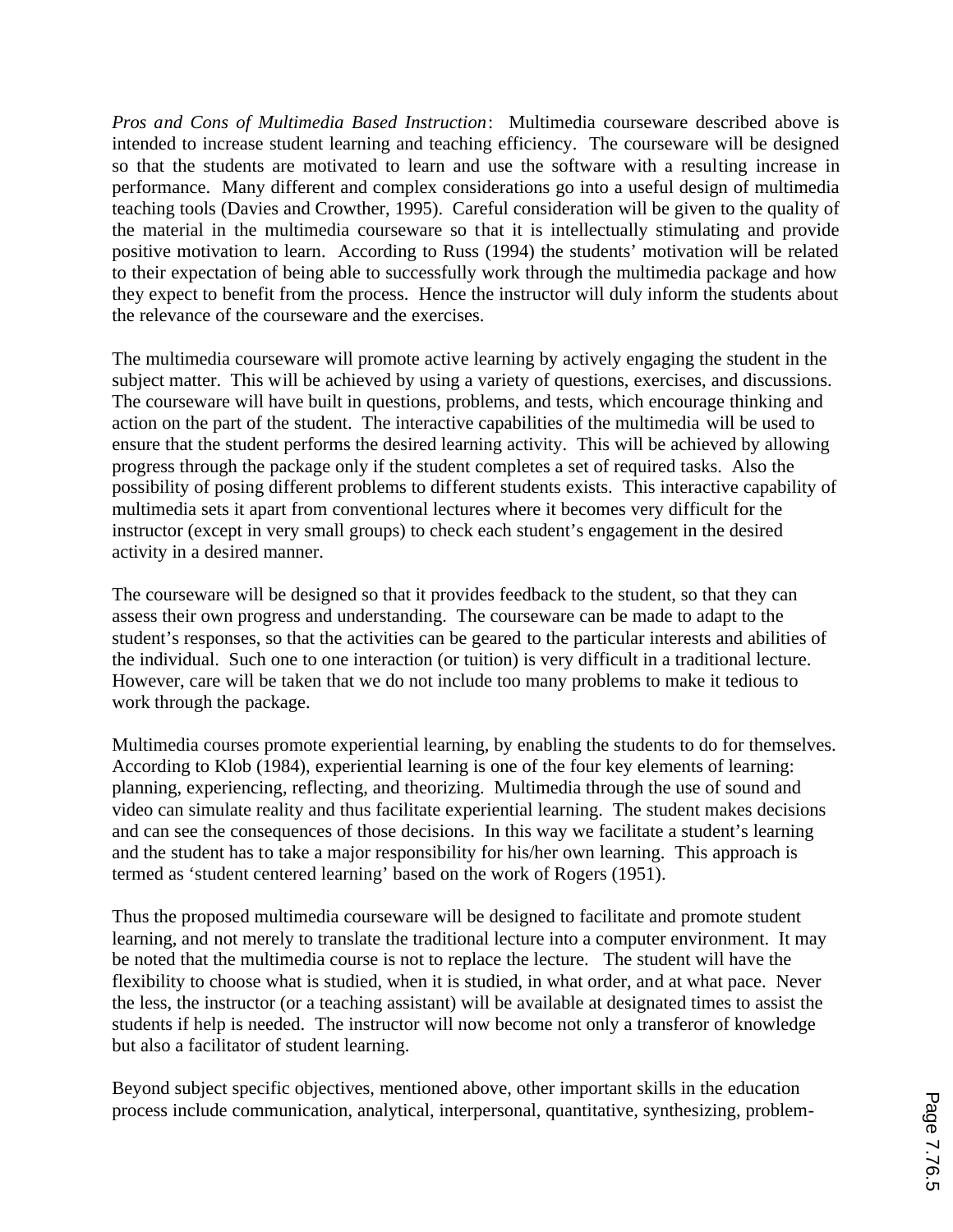solving, and evaluative skills. Some of these skills will be achieved through the use of interactive multi-media case study projects, which will provide a basis for possible group work, report writing, oral presentation, problem-solving, and quantitative skills.

# **COURSE EVALUATION**

The course was taught for the first time in Spring 2000 semester. And at this time very limited data is available with regard to assessment of the course. The students reported that the class was very useful to them and it generated great interest from the industries at which they were seeking employment. The course outline and philosophy was also presented to the Industrial Advisory Board. The board members from the manufacturing and service industries were very receptive to the idea and showed great interest and support for such a course. Further details planned for the evaluation of the course when taught again in Fall 2002 are given below.

**Evaluation** of curricular development is challenging, due to lack of clear agreement on suitable metrics, and insufficient data for comparisons. However, several resources are available to guide the way in developing an evaluation plan [e.g., see Angelo and Cross, 1993; Herman, 1987; Rossi and Freeman, 1993; Stevens et al., 1993; Worthen and Sanders, 1987].

To begin, student learning will be assessed through two evaluation methods. First, the class will be divided into small *focus* groups of up to 5 students, and each group will be provided with a set of very specific questions [Stewart and Shamdasani, 1990]. Each group will discuss among themselves and then all the groups will discuss the findings of each group to build a consensus. Sample questions may address: how easy it is to surf through the web page linking macroscopic mechanical behavior to micro-mechanisms in metals, deformation and shrinkage control in weldments, what did you like best about the graphics and textual explanations, have you understood all deformation mechanisms in metals, can you now explain these to another person, etc. Responses to the focus group questions, as well as comparisons of their answers on homework and examinations, will be compared to control groups who have not used the newly developed materials. Sampling will typically be done at the beginning, middle, and end of each semester.

The second evaluation will consist of individual performance on a "Baseline Test". We will follow the work of Hestenes and Wells [1992] and Hestenes et al. [1992] (i.e., their "Mechanics Baseline Test" and "Force Concepts Baseline Test"), in order to develop my own instruments which assess quantitative and qualitative student understanding of basic concepts in mechanics of materials. The test will be administered at the beginning and end of each semester, and comparisons will be made within the new course/multimedia structure, and between groups of students taking the new and traditional methods of teaching these subjects. One primary goal of the first evaluation will be to obtain feedback that can be quickly implemented, while the second evaluation will assess individual learning.

The students completing this course will be tracked in other mechanics courses with regard to their performance, percentage of students using such principles in capstone design projects, undergraduate research, and percentage of students pursing graduate studies in such areas. Thus,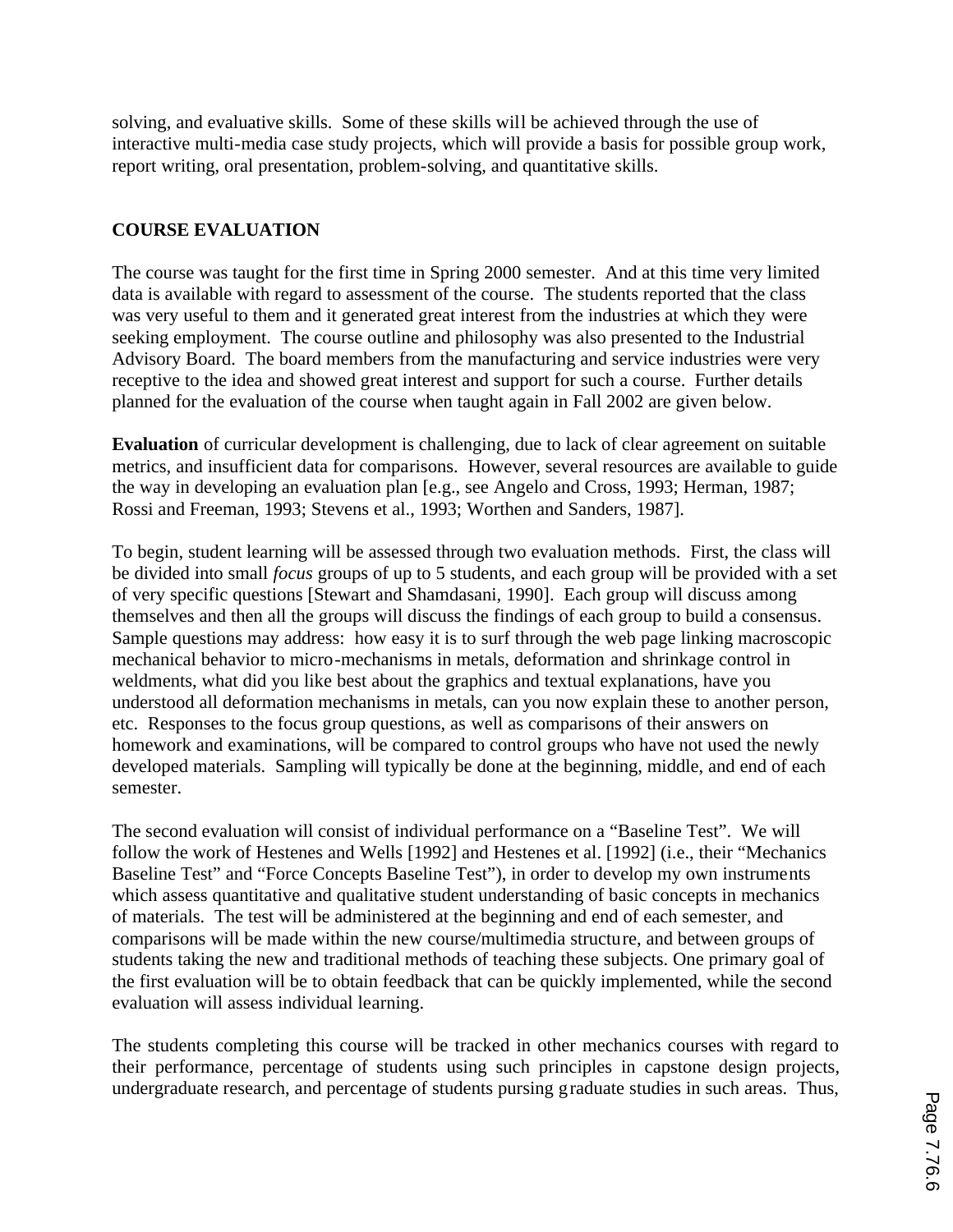the total impact of the developed curriculum will be known clearly over a span of about 4-5 years.

### **ACKNOWLEDGEMENT**

Support of the National Science Foundation under grant NSF- CAREER 0196390 is gratefully acknowledged.

### **REFERENCES**

Angelo, T. and Cross, K. (1993), *Classroom Assessment Techniques: A Handbook for College Teachers(2ed.)*, Jossey-Bass.

Davies, M. L. and Crowther, D. E. A., "The Benefits of Using Multimedia in Higher Education: Myths and Realities", *Active Learning*, V3, Dec. 1995.

Herman, J.L. (ed.) (1987), *Program Evaluation Kit*, Sage.

Hestenes, D. and Wells, M. (1992), "A Mechanics Baseline Test," *Physics Teacher* **30,** 159-166.

Hestenes, D., Wells, M., and Swackhammer, G. (1992), "Force Concepts Inventory," *Physics Teacher* **30,** 141- 158.

Klob, D. A., (1984), "Experiential Learning – Experiences as the Source of Learning and Development", *Englewood Cliffs*.

Rogers, C. R., (1951), "Client Centered Therapy", *Constable and Co*.

Rossi, P.H. and Freeman, H.E., (1993), *Evaluation – A Systematic Approach (5ed)*, Sage.

Russ, R., (1994), "Creative Training Styles: Finding The Right Fit", *Training and Development*, V48(6), p46.

Stevens, F. et al. (1993), *User-Friendly Handbook for Project Evaluation: Science, Mathematics, Engineering, and Technology Education,* NSF 93-152, National Science Foundation, Arlington, VA.

Stewart, D.W. and Shamdasani, P.N. (1990), *Focus Groups: Theory and Practice*, Sage.

Worthen, B.R. and Sanders, J.R. (1987), *Educational Evaluation: Alternative Approaches and Practical Guidelines*, Longman.